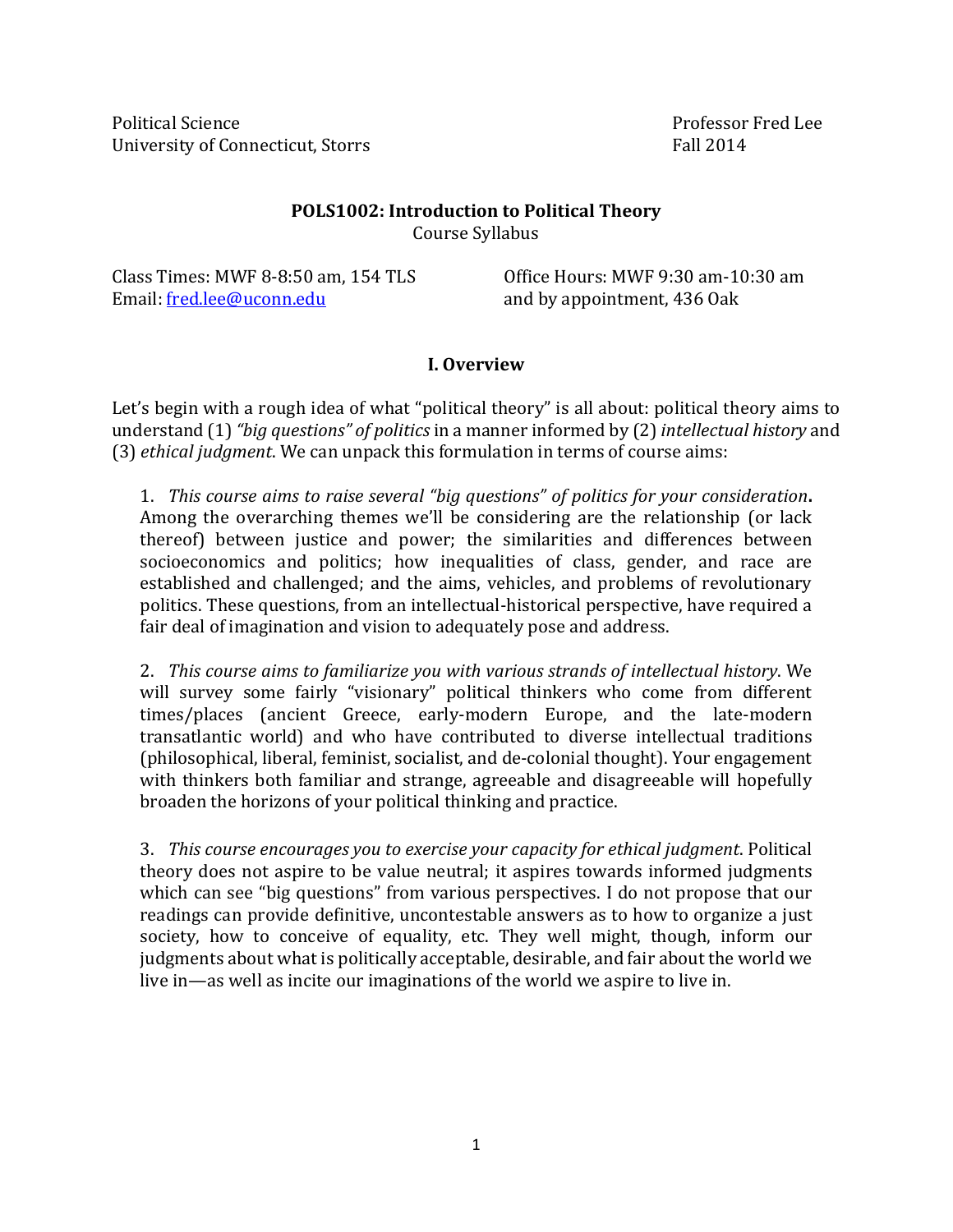#### **II. Schedule**

Part I. Authority, legitimacy, and knowledge August 25. Introduction to class August 27. Plato, *Republic,* book 1 [327a-354c] August 29. No class: I'll be at the American Political Science Association meeting

September 1. No class: Labor Day September 3. Plato, *Republic*, book 2-3 [357a-383c, 386a-403c, 412b-417b] September 5. Plato, *Republic*, book 4 [419a-445e]

September 8. Plato, *Republic,* book 5 [449a-480a] September 10. Plato, *Republic,* book 6 [484a-511e] September 12. Plato, *Republic*, book 7 [514a-524d, 531d-541b]

September 15. Plato, *Republic,* book 8 [543a- 569c] September 17. Plato, *Republic,* book 9 [571a-592a] September 19. Locke, *Second Treatise,* chapters 1-4

September 22. Locke, *Second Treatise,* chapter 5 September 24. Locke, *Second Treatise,* chapters 6-8 September 26. Locke, *Second Treatise,* chapters 9-14

September 29. Locke, *Second Treatise,* chapters 15-18 October 1. Locke, *Second Treatise*, chapter 19 October 3. Wollstonecraft, *Vindication of the Rights of Women,* "To M. Talleyrand-Perigord," "Introduction," chapter 1

October 6. Wollstonecraft, *Vindication of the Rights of Women*, chapters 2-3 October 8. Wollstonecraft, *Vindication of the Rights of Women*, chapter 4 October 10. Wollstonecraft, *Vindication of the Rights of Women*, chapters 7, 12

Part II. Revolution, social transformation, and history October 13. Marx, *Economic and Philosophical Manuscripts of 1844*, "Estranged Labor" October 15. Marx, *Economic and Philosophical Manuscripts of 1844*, "The Meaning of Human Requirements," "The Power of Money in Bourgeois Society" October 17. Marx and Engels, *Manifesto of the Communist Party*, Prefaces, "I. Bourgeois and Proletarians"

#### **11.17.14 at 8:00 am: 4-6 page midterm essay due on HuskyCT**

October 20. Marx and Engels, *Manifesto of the Communist Party*, "II. Proletarians and Communists" October 22. Marx, "[The British Rule in India](http://www.marxists.org/archive/marx/works/1853/06/25.htm)," "[The Future Results of British Rule in India](http://www.marxists.org/archive/marx/works/1853/07/22.htm)" (follow hyper-links or google the titles; both articles available on marxists.org)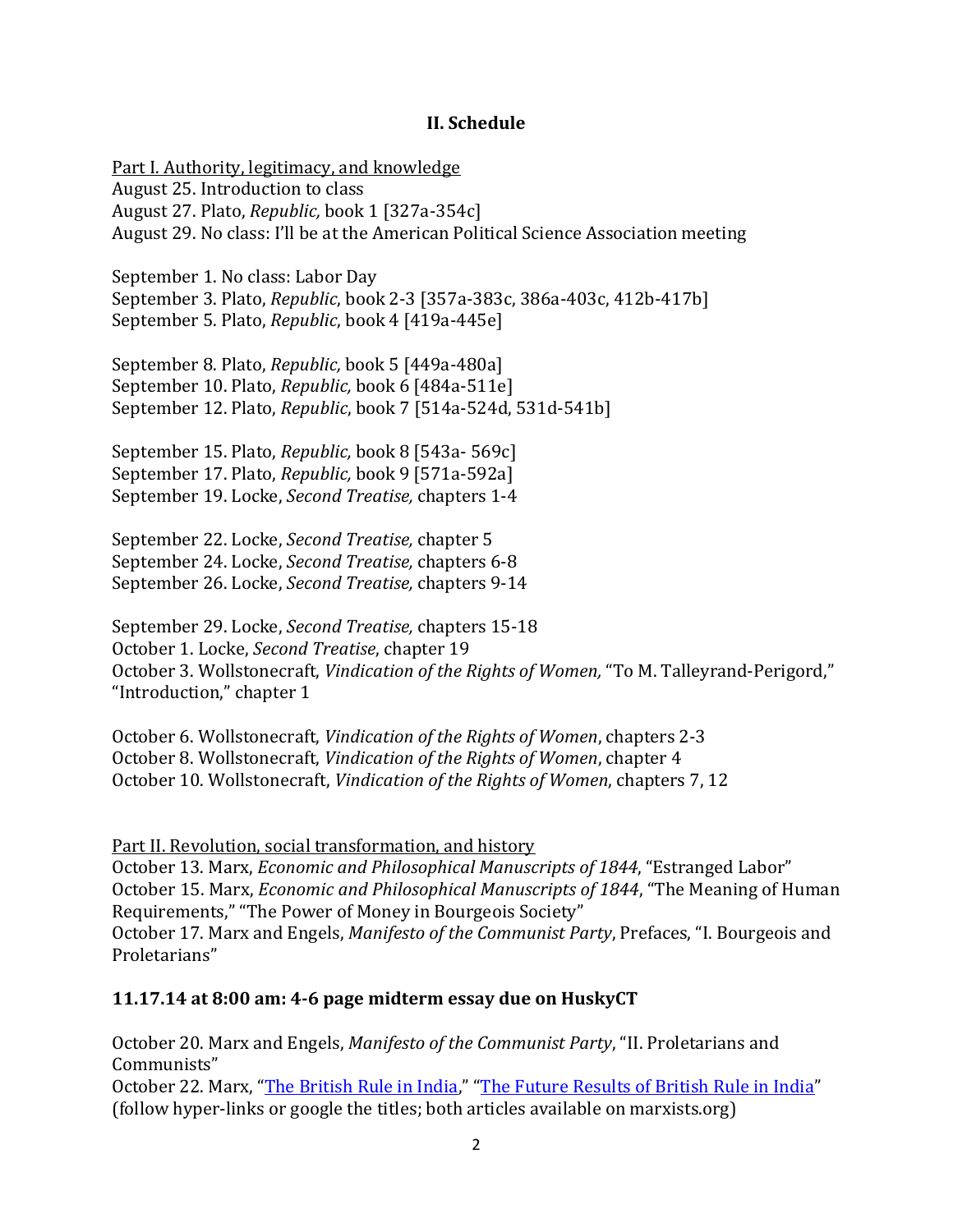October 24. In-class screening of Gillo Pontecorvo, *Battle of Algiers*

October 27. In-class screening of Gillo Pontecorvo, *Battle of Algiers* October 29. In-class screening of Gillo Pontecorvo, *Battle of Algiers* October 31. Fanon, *Wretched of the Earth,* "On Violence" (pgs. 1-31)

November 3. Fanon, *Wretched of the Earth*, "On Violence" (pgs. 31-62) November 5. Fanon, *Wretched of the Earth*, "The Trials and Tribulations of National Consciousness" (pgs. 97-124) November 7. Fanon, *Wretched of the Earth*, "The Trials and Tribulations of National Consciousness" (pgs. 124-144)

November 10. Arendt, *On Revolution* "Introduction: War and Revolution" November 12. Arendt, *On Revolution* chapter 1 sections 1-3 November 14. Arendt, *On Revolution* chapter 1 sections 4-5

November 17. Arendt, *On Revolution* chapter 2 sections 1-3 November 19. Arendt, *On Revolution* chapter 2 sections 4-6 November 21. Arendt, *On Revolution* chapter 3

November 24, 26, 28. No class: Thanksgiving break

December 1. Arendt, *On Revolution* chapter 6 sections 1-2 December 3. Arendt, *On Revolution* chapter 6 sections 3-6 December 5. Conclusion to Course

#### **Final examination**

#### **III. Requirements**

Practically speaking, this course is organized around the activities of reading and writing about political theory. Final grades will be determined in terms of

- **1. 15% reading quizzes.** Seven pop quizzes—consisting of 3 questions about the assigned reading/film—will be randomly distributed over the course of the semester. Your two lowest scores will be dropped and the remaining scores will be averaged automatically. Quizzes will be graded on a scale of 0-3: a 3 is a 95, 2 is an 85, 1 is a 75, and 0 is no credit. Anyone who has read the assigned material (or watched the film) should have no problem earning a 2 on the quiz.
- **2. 40% midterm paper.** A 4-6 double-spaced page essay will respond to 1 out of 3 prompts on either (a) Plato and Locke, (b) Locke and Wollstonecraft, or (c) Wollstonecraft and Plato. All prompts will ask you to perform a "close-reading"—to make a good-faith effort to *understand* what the texts mean and to undertake a thoughtful *evaluation* of what the texts argue. Outside research is not required, and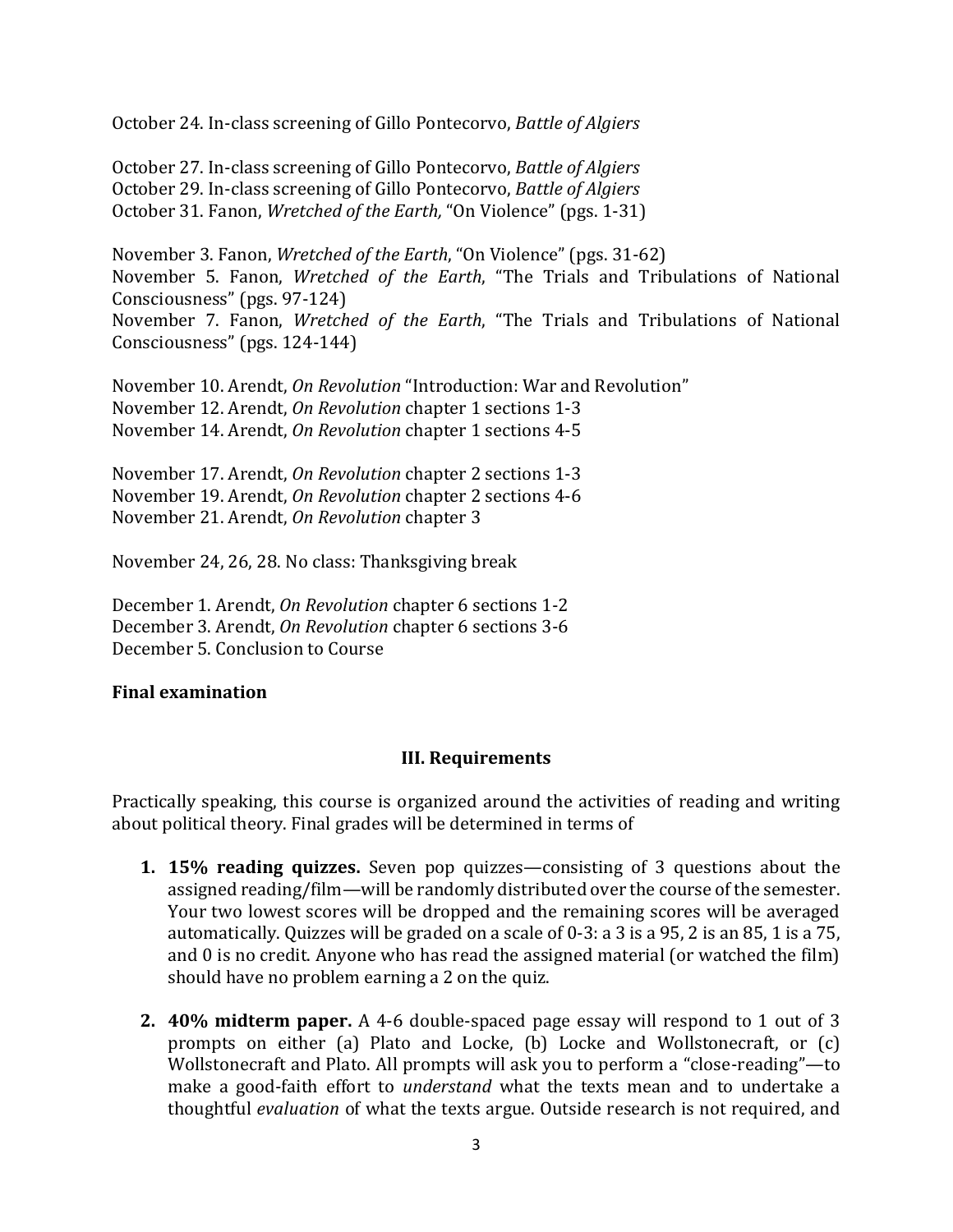for the purposes of this short assignment, discouraged. Criteria of evaluation as well as writing guides will be distributed as we approach the due date for this assignment.

**3. 45% comprehensive final exam.** The exam will consist of short answers (respond to your choice of 5 out of 8 questions) and a medium-length essay on either (a) Marx/Engels and Fanon, (b) Fanon and Arendt, or (c) Arendt and Marx/Engels (respond to your choice of 1 of 3 prompts). A short answer question will require you to explain a concept, framework, argument, or passage from part I or part II of the course. An essay prompt will require you to compare two thinkers from part II with respect to a common theme. Essay topics, but not the exact wording of the prompts will be distributed before the exam.

# **IV. Make-up and late policies**

Make-up quizzes will be administered only in adequately documented cases of participation in official UConn athletic or academic activities. Documentation must be shown to me, your instructor, for evaluation within **one week** of the original quiz date. Make-up quizzes will not cover the material covered in the original quiz; like the quiz you missed, the make-up will be a pop-quiz on potentially any assigned reading and be distributed on potentially any scheduled meeting.

It is your responsibility to inform me, your instructor, about any situations which might interfere with your school work as soon as possible. It is also your responsibility to inform me about the need for paper extensions at least **48 hours** before the paper is due. Otherwise, essays submitted after the specified deadline will be penalized 4 points every 12 hours. E.g. a paper which would have a received a 95 will receive a 91 if submitted 11 hours after the deadline; it will receive an 87 if submitted 13 hours after the deadline, etc.

If you have any questions about any of these policies, I would be happy to answer your questions over email or during office hours.

## **V. Academic integrity**

There will be a zero-tolerance policy for any academic dishonesty or misconduct prohibited by the [University of Connecticut's Student Code](http://www.community.uconn.edu/student_code.html) (quoted below):

*"A fundamental tenet of all educational institutions is academic honesty; academic work depends upon respect for and acknowledgement of the research and ideas of others. Misrepresenting someone else's work as one's own is a serious offense in any academic setting and it will not be condoned.*

*Academic misconduct includes, but is not limited to, providing or receiving assistance in a manner not authorized by the instructor in the creation of work to be submitted for academic evaluation (e.g., papers, projects, and examinations); any attempt to influence improperly (e.g.,*